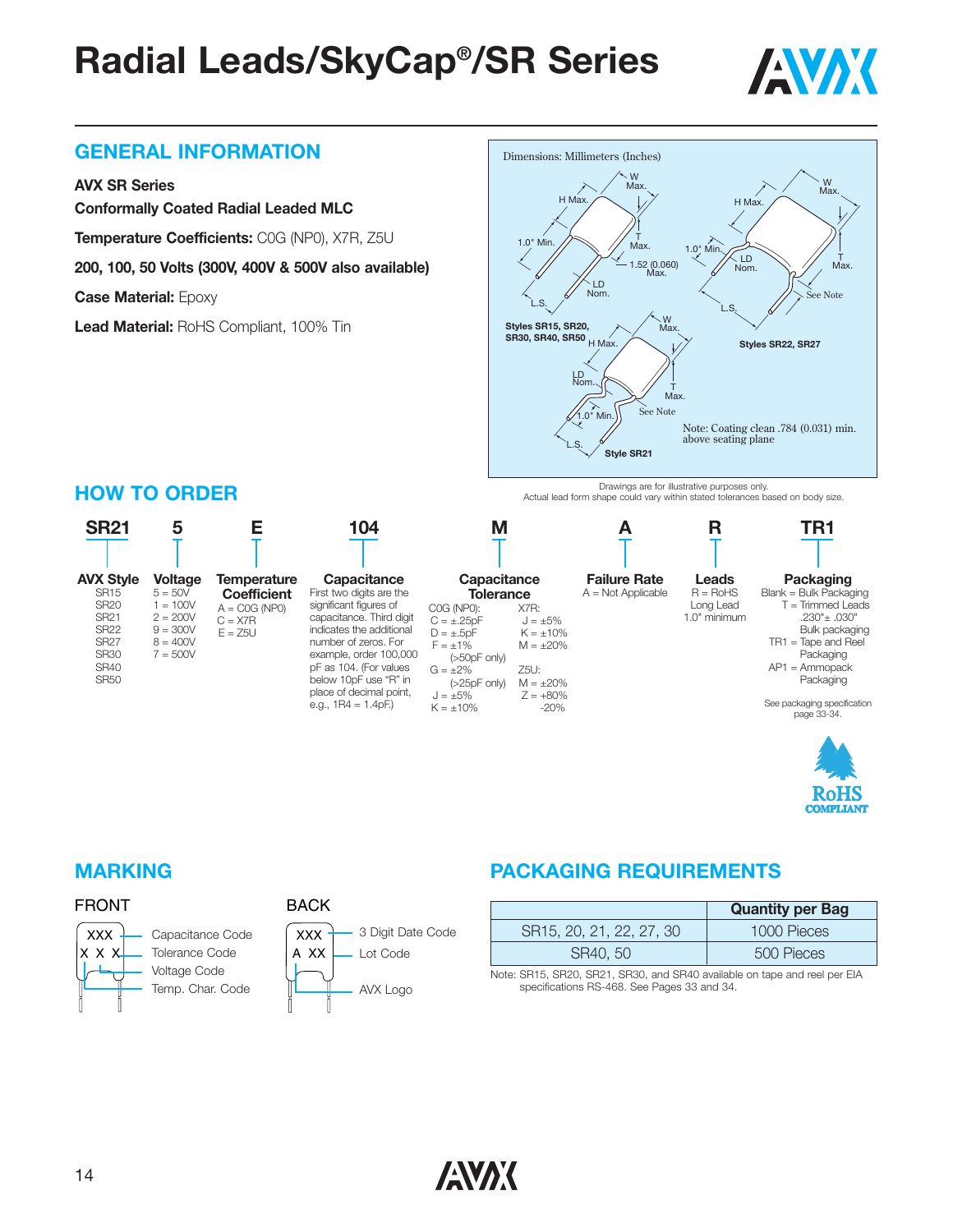

#### **C0G (NP0) Dielectric**

#### **SIZE AND CAPACITANCE SPECIFICATIONS**

| <b>EIA Characteristic</b>              |                                                        |      |                           |      |        |                           |        |      |                           |        |        |                           |        |       |                           |        |             |                   |        |             | Dimensions: Millimeters (Inches) |                     |
|----------------------------------------|--------------------------------------------------------|------|---------------------------|------|--------|---------------------------|--------|------|---------------------------|--------|--------|---------------------------|--------|-------|---------------------------|--------|-------------|-------------------|--------|-------------|----------------------------------|---------------------|
|                                        | <b>AVX Style</b>                                       |      | <b>SR15</b>               |      |        | <b>SR20</b>               |        |      | <b>SR21</b>               |        |        | <b>SR22</b>               |        |       | <b>SR27</b>               |        |             | <b>SR30</b>       |        | <b>SR40</b> |                                  | <b>SR50</b>         |
| <b>AVX "Insertable"</b><br><b>SR07</b> |                                                        |      | <b>SR29</b>               |      |        | <b>SR59</b>               |        |      | N/A                       |        |        | N/A                       |        |       | <b>SR65</b>               |        | <b>SR75</b> |                   | N/A    |             |                                  |                     |
| Width                                  |                                                        | 3.81 |                           | 5.08 |        | 5.08                      |        | 5.08 |                           | 6.604  |        | 7.62                      |        | 10.16 |                           | 12.70  |             |                   |        |             |                                  |                     |
|                                        | (W)                                                    |      | (.150)                    |      | (.200) |                           | (.200) |      |                           | (.200) |        |                           | (.260) |       |                           | (.300) | (.400)      |                   | (.500) |             |                                  |                     |
|                                        | Height                                                 |      | 3.81                      |      |        | 5.08                      |        |      | 5.08                      |        |        | 5.08                      |        |       | 6.35                      |        |             | 7.62              | 10.16  |             | 12.70                            |                     |
|                                        | (H)                                                    |      | (.150)                    |      |        | (.200)                    |        |      | (.200)                    |        |        | (.200)                    |        |       | (.250)                    |        |             | (.300)            | (.400) |             | (.500)                           |                     |
|                                        | <b>Thickness</b>                                       |      | 2.54                      |      |        | 3.175                     |        |      | 3.175                     |        |        | 3.175                     |        |       | 4.06                      |        |             | 3.81              |        | 3.81        |                                  | 5.08                |
|                                        | (T)                                                    |      | (.100)                    |      |        | (.125)                    |        |      | (.125)                    |        |        | (.125)                    |        |       | (.160)                    |        |             | (.150)            |        | (.150)      | (.200)                           |                     |
|                                        | <b>Lead Spacing</b>                                    |      | 2.54                      |      |        | 2.54                      |        |      | 5.08                      |        |        | 6.35                      |        |       | 7.62                      |        |             | 5.08              |        | 5.08        |                                  | 10.16               |
|                                        | (L.S.)                                                 |      | (.100)                    |      |        | (.100)                    |        |      | (.200)                    |        |        | (.250)                    |        |       | (.300)                    |        |             | (.200)            |        | (.200)      |                                  | (.400)              |
|                                        | <b>Lead Diameter</b>                                   |      | .508                      |      |        | .508                      |        |      | .508                      |        |        | .508                      |        |       | .508                      |        |             | .508              |        | .508        |                                  | .635                |
|                                        | (L.D.)                                                 |      | (.020)                    |      | (.020) |                           | (.020) |      | (.020)                    |        | (.020) |                           | (.020) |       | (.020)<br><b>WVDC</b>     |        |             | (.025)            |        |             |                                  |                     |
| pF                                     | Cap. in.* Industry Preferred<br><b>Values in Blue</b>  |      | <b>WVDC</b><br>200 100 50 |      |        | <b>WVDC</b><br>200 100 50 |        |      | <b>WVDC</b><br>200 100 50 |        |        | <b>WVDC</b><br>200 100 50 |        |       | <b>WVDC</b><br>200 100 50 |        | 100         | <b>WVDC</b><br>50 | 100    | 50          | 100                              | <b>WVDC</b><br>- 50 |
| $1.0 - 9.9$                            | SR151A1R0DAR                                           |      |                           |      |        |                           |        |      |                           |        |        |                           |        |       |                           |        |             |                   |        |             |                                  |                     |
| 10                                     | <b>SR151A100KAR</b>                                    |      |                           |      |        |                           |        |      |                           |        |        |                           |        |       |                           |        |             |                   |        |             |                                  |                     |
| 15                                     | <b>SRA150KAR</b>                                       |      |                           |      |        |                           |        |      |                           |        |        |                           |        |       |                           |        |             |                   |        |             |                                  |                     |
| 22                                     | SR.,  A220KAR                                          |      |                           |      |        |                           |        |      |                           |        |        |                           |        |       |                           |        |             |                   |        |             |                                  |                     |
| 33<br>39                               | <b>SRA330KAR</b><br>SR_____A390KAR                     |      |                           |      |        |                           |        |      |                           |        |        |                           |        |       |                           |        |             |                   |        |             |                                  |                     |
| 47                                     | SR_____A470KAR                                         |      |                           |      |        |                           |        |      |                           |        |        |                           |        |       |                           |        |             |                   |        |             |                                  |                     |
| 68                                     | SRA680KAR                                              |      |                           |      |        |                           |        |      |                           |        |        |                           |        |       |                           |        |             |                   |        |             |                                  |                     |
| 100                                    | <b>SR151A101KAR</b>                                    |      |                           |      |        |                           |        |      |                           |        |        |                           |        |       |                           |        |             |                   |        |             |                                  |                     |
| 150<br>220                             | <b>SR</b> <sub>____</sub> _A151KAR<br><b>SRA221KAR</b> |      |                           |      |        |                           |        |      |                           |        |        |                           |        |       |                           |        |             |                   |        |             |                                  |                     |
| 330                                    | SRA331KAR                                              |      |                           |      |        |                           |        |      |                           |        |        |                           |        |       |                           |        |             |                   |        |             |                                  |                     |
| 390                                    | SRA391KAR                                              |      |                           |      |        |                           |        |      |                           |        |        |                           |        |       |                           |        |             |                   |        |             |                                  |                     |
| 470<br>680                             | <b>SRA471KAR</b><br>SR_____A681KAR                     |      |                           |      |        |                           |        |      |                           |        |        |                           |        |       |                           |        |             |                   |        |             |                                  |                     |
| 1000                                   | <b>SR211A102KAR</b>                                    |      |                           |      |        |                           |        |      |                           |        |        |                           |        |       |                           |        |             |                   |        |             |                                  |                     |
| 1500                                   | SRA152KAR                                              |      |                           |      |        |                           |        |      |                           |        |        |                           |        |       |                           |        |             |                   |        |             |                                  |                     |
| 2200                                   | SRA222KAR                                              |      |                           |      |        |                           |        |      |                           |        |        |                           |        |       |                           |        |             |                   |        |             |                                  |                     |
| 3900<br>4700                           | <b>SR____A392KAR</b><br>SR_____A472KAR                 |      |                           |      |        |                           |        |      |                           |        |        |                           |        |       |                           |        |             |                   |        |             |                                  |                     |
| 6800                                   | SRA682KAR                                              |      |                           |      |        |                           |        |      |                           |        |        |                           |        |       |                           |        |             |                   |        |             |                                  |                     |
| 8200                                   | SR-----A822KAR                                         |      |                           |      |        |                           |        |      |                           |        |        |                           |        |       |                           |        |             |                   |        |             |                                  |                     |
| 10,000                                 | <b>SR305A103KAR</b>                                    |      |                           |      |        |                           |        |      |                           |        |        |                           |        |       |                           |        |             |                   |        |             |                                  |                     |
| 15,000                                 | SR-----A153KAR                                         |      |                           |      |        |                           |        |      |                           |        |        |                           |        |       |                           |        |             |                   |        |             |                                  |                     |
| 22,000                                 | <b>SR</b> _____A223KAR                                 |      |                           |      |        |                           |        |      |                           |        |        |                           |        |       |                           |        |             |                   |        |             |                                  |                     |
| 33,000<br>39,000                       | SR_____A333KAR<br>SRA393KAR                            |      |                           |      |        |                           |        |      |                           |        |        |                           |        |       |                           |        |             |                   |        |             |                                  |                     |
| 47,000                                 | <b>SR</b> ______A473KAR                                |      |                           |      |        |                           |        |      |                           |        |        |                           |        |       |                           |        |             |                   |        |             |                                  |                     |
| 68,000                                 | SRA683KAR                                              |      |                           |      |        |                           |        |      |                           |        |        |                           |        |       |                           |        |             |                   |        |             |                                  |                     |
| 100,000                                | <b>SRA104KAR</b>                                       |      |                           |      |        |                           |        |      |                           |        |        |                           |        |       |                           |        |             |                   |        |             |                                  |                     |

For other styles, voltages, tolerances and lead lengths see Part No. Codes or contact factory.

**\*Other capacitance values available upon special request.**



**= Industry preferred values**

Capacitance ranges available for SR12 and SR07 same as SR15 SR62 and SR59 same as SR21 SR64 and SR65 same as SR30 SR75 same as SR40 SR13 same as SR21

**NOTE:** For others voltages, tolerances, electrical specifications and NPO typical characteristics, see the AVX Multilayer Ceramic Leaded Capacitors Catalog.

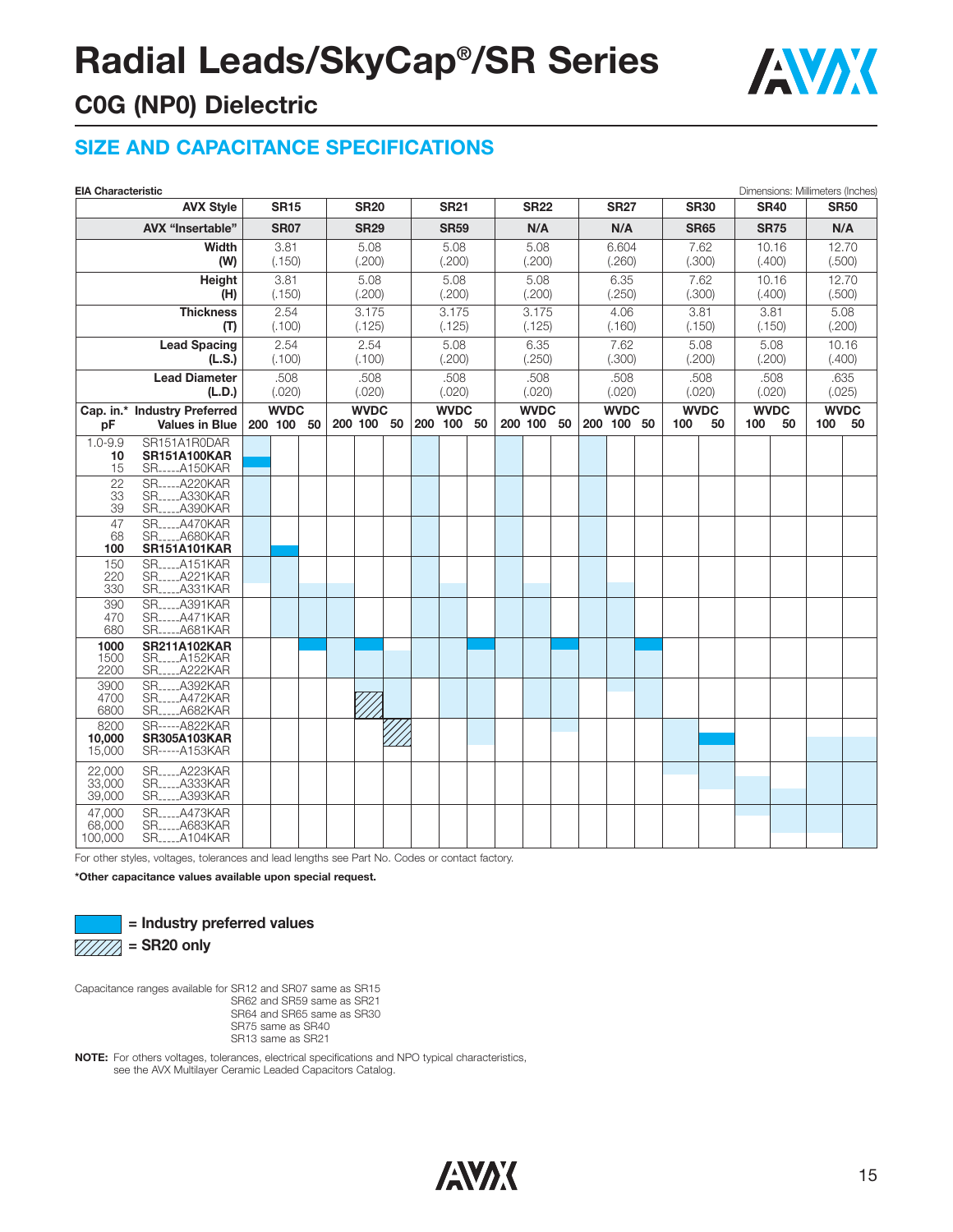

### **X7R Dielectric**

#### **SIZE AND CAPACITANCE SPECIFICATIONS**

|                              | <b>EIA Characteristic</b><br><b>AVX Style</b>                                 |                | <b>SR15</b> |             |                | <b>SR20</b> |             |                | <b>SR21</b> |             |                | <b>SR22</b> |                | <b>SR27</b> |                | <b>SR30</b> |    |                      | <b>SR40</b> |       |                 | Dimensions: Millimeters (Inches)<br><b>SR50</b> |    |
|------------------------------|-------------------------------------------------------------------------------|----------------|-------------|-------------|----------------|-------------|-------------|----------------|-------------|-------------|----------------|-------------|----------------|-------------|----------------|-------------|----|----------------------|-------------|-------|-----------------|-------------------------------------------------|----|
|                              | AVX "Insertable"<br><b>SR07</b>                                               |                |             |             |                |             | <b>SR59</b> |                |             |             | N/A            |             | N/A            | <b>SR65</b> |                |             |    |                      |             | N/A   |                 |                                                 |    |
|                              | Width                                                                         |                | 3.81        |             | <b>SR29</b>    |             |             |                |             |             |                |             | 6.604          |             | 7.62           |             |    | <b>SR75</b><br>10.16 |             | 12.70 |                 |                                                 |    |
|                              | (W)                                                                           |                | (.150)      |             | 5.08<br>(.200) |             |             | 5.08<br>(.200) |             |             | 5.08<br>(.200) |             |                | (.260)      |                | (.300)      |    | (.400)               |             |       | (.500)          |                                                 |    |
|                              | Height                                                                        |                | 3.81        |             |                | 5.08        |             |                | 5.08        |             |                | 5.08        |                | 6.35        |                | 7.62        |    |                      | 10.16       |       | 12.70           |                                                 |    |
|                              | (H)                                                                           |                | (.150)      |             |                | (.200)      |             |                | (.200)      |             |                | (.200)      |                | (.250)      |                | (.300)      |    |                      | (.400)      |       | (.500)          |                                                 |    |
|                              | <b>Thickness</b>                                                              |                | 2.54        |             |                | 3.175       |             |                | 3.175       |             |                | 3.175       |                | 4.06        |                | 3.81        |    |                      | 3.81        |       | 5.08            |                                                 |    |
|                              | (T)                                                                           |                | (.100)      |             |                | (.125)      |             |                | (.125)      |             |                | (.125)      | (.160)         |             |                | (.150)      |    |                      | (.150)      |       | (.200)          |                                                 |    |
|                              | Lead Spacing<br>(L.S.)                                                        | 2.54<br>(.100) |             |             | 2.54<br>(.100) |             |             | 5.08<br>(.200) |             |             | 6.35<br>(.250) |             | 7.62<br>(.300) |             | 5.08<br>(.200) |             |    | 5.08<br>(.200)       |             |       | 10.16<br>(.400) |                                                 |    |
|                              | <b>Lead Diameter</b>                                                          |                | .508        |             |                | .508        |             | .508           |             |             | .508           |             | .508           |             | .508           |             |    | .508                 |             |       | .635            |                                                 |    |
|                              | (L.D.)                                                                        |                | (.020)      |             |                | (.020)      |             |                | (.020)      |             |                | (.020)      |                | (.020)      |                | (.020)      |    | (.020)               |             |       | (.025)          |                                                 |    |
|                              | Cap. in.* Industry Preferred                                                  |                |             | <b>WVDC</b> |                |             | <b>WVDC</b> |                |             | <b>WVDC</b> |                | <b>WVDC</b> |                | <b>WVDC</b> |                | <b>WVDC</b> |    | <b>WVDC</b>          |             |       | <b>WVDC</b>     |                                                 |    |
| pF                           | <b>Values in Blue</b>                                                         |                | 200 100 50  |             |                | 200 100     | 50          |                | 200 100     | 50          | 100            | 50          | 100            | 50          | 200 100        |             | 50 | 200                  | 100         | 50    | 200             | 100                                             | 50 |
| 470<br>1000<br>1500          | <b>SR</b> <sub>-----</sub> C471KAR<br><b>SR155C102KAR</b><br><b>SRC152KAR</b> |                |             |             |                |             |             |                |             |             |                |             |                |             |                |             |    |                      |             |       |                 |                                                 |    |
| 2200                         | <b>SR</b><br>C222KAR                                                          |                |             |             |                |             |             |                |             |             |                |             |                |             |                |             |    |                      |             |       |                 |                                                 |    |
| 3300<br>4700                 | <b>SRC332KAR</b><br><b>SRC472KAR</b>                                          |                |             |             |                |             |             |                |             |             |                |             |                |             |                |             |    |                      |             |       |                 |                                                 |    |
| 6800<br>10,000<br>15,000     | SR.<br>.C682KAR<br><b>SR215C103KAR</b><br><b>SR</b> <sub></sub> C153KAR       |                |             |             |                |             |             |                |             |             |                |             |                |             |                |             |    |                      |             |       |                 |                                                 |    |
| 22,000                       | $SR$ <sub>----</sub><br>C223KAR                                               |                |             |             |                |             |             |                |             |             |                |             |                |             |                |             |    |                      |             |       |                 |                                                 |    |
| 33,000<br>47,000             | $SR$ <sub>----</sub><br>C333KAR<br><b>SRC473KAR</b>                           |                |             |             |                |             |             |                |             |             |                |             |                |             |                |             |    |                      |             |       |                 |                                                 |    |
| 68,000<br>100,000<br>150,000 | $SR$ <sub>----</sub><br>C683KAR<br><b>SR215C104KAR</b><br><b>SRC154KAR</b>    |                |             |             |                |             |             |                |             |             |                |             |                |             |                |             |    |                      |             |       |                 |                                                 |    |
| 220,000                      | <b>SR215C224KAR</b>                                                           |                |             |             |                |             |             |                |             |             |                |             |                |             |                |             |    |                      |             |       |                 |                                                 |    |
| 330,000<br>390,000           | <b>SRC334KAR</b><br>SR_____C394KAR                                            |                |             |             |                |             |             |                |             |             |                |             |                |             |                |             |    |                      |             |       |                 |                                                 |    |
| 470.000                      | <b>SR305C474KAR</b>                                                           |                |             |             |                |             |             |                |             |             |                |             |                |             |                |             |    |                      |             |       |                 |                                                 |    |
| $1.0 \text{ uF}$<br>2.2 uF   | <b>SR305C105KAR</b><br>SR405C225KAR                                           |                |             |             |                |             |             |                |             |             |                |             |                |             |                |             |    |                      |             |       |                 |                                                 |    |
| 2.7 uF<br>4.7 uF<br>10.0 uF  | SR505C275KAR<br>SR505C475KAR<br>SR655C106KAR                                  |                |             |             |                |             |             |                |             |             |                |             |                |             |                |             |    |                      |             |       |                 |                                                 |    |

For other styles, voltages, tolerances and lead lengths see Part No. Codes or contact factory.



**= Industry preferred values**

**= Extended range**

 $\sqrt{\frac{7}{12}}$  = Extended range with 0.150" thickness maximum